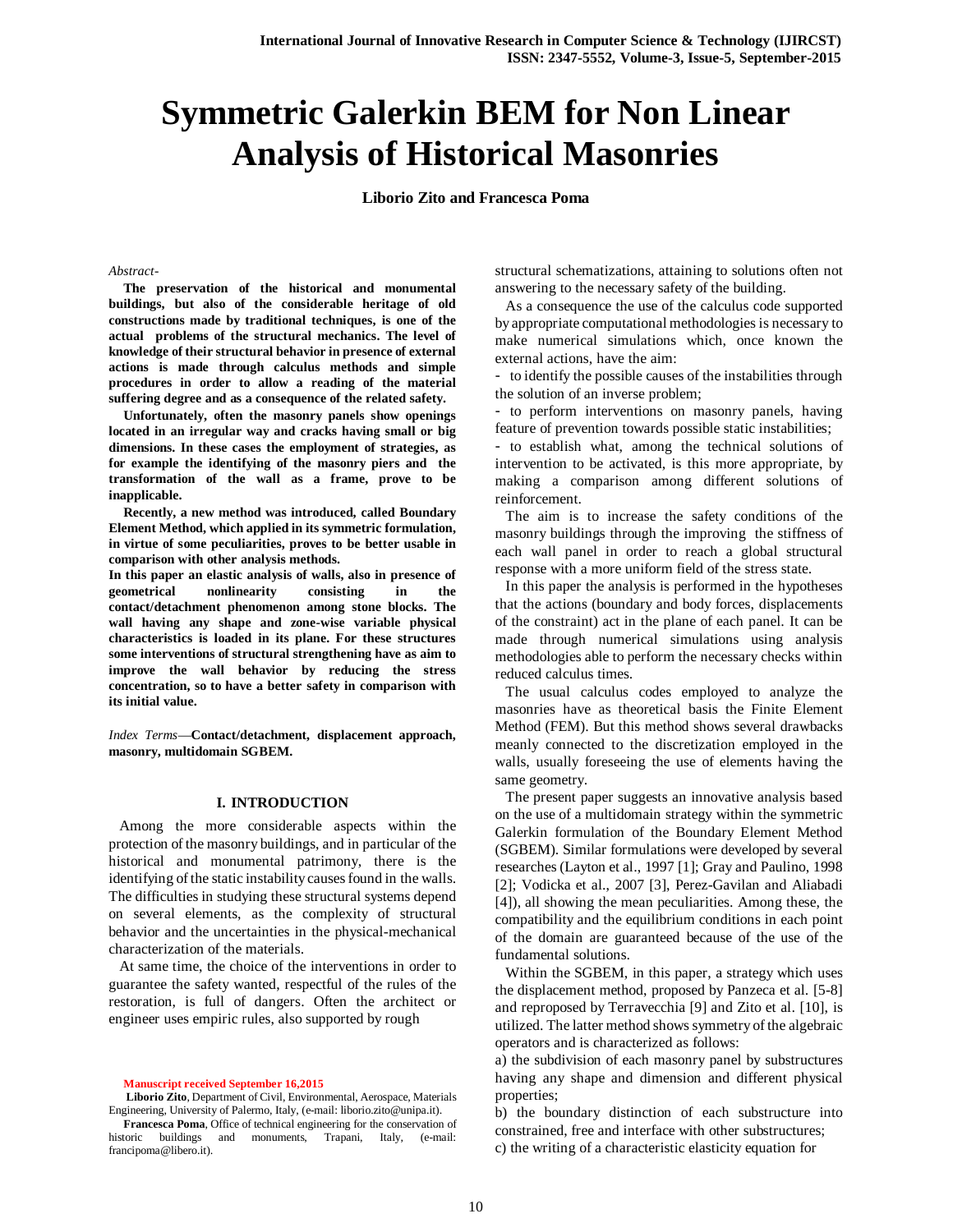each substructure connecting weighted tractions evaluated on the interface boundary to nodal displacements of the same interface and to the load vector;

d) the use of the equation system through the writing of the compatibility strong form at the interface nodes and through the related weak form involving weighted (or generalized) tractions at the interface boundary elements,

e) the computation in closed form of all the double integrals making up the equation system coefficients, having hypersingular, singular or regular kernels [11, 12],

f) permit the transformation of the domain integrals into boundary ones. The reader can refer to Panzeca et al. [13] and Zito et al. [14, 15] for a more detailed discussion of the computational aspects and the related implementation techniques.

The discretization of the panel into substructures can be made through its subdivision into macrozones characterized by a homogenization of the physical parameters of the stone-mortar system and single elements constituting the panel as stone blocks and mortar layers, possibly considered separately.

The simultaneous use of the two different levels of discretization, one more sparse in macrozones and another more dense, is characteristic of the potenziality of the method. The presence of substructures having big or small dimensions does not involve numerical instabilities because all the coefficients of the equation system were computed in closed form.

The analysis of the masonry is made by using the Karnak.sGbem code (Cucco et al., 2002 [16]). This program allows to evaluate the response of the structural system subjected to all the possible static actions, whether volumetric or surface loads, but also to volumetric and linear distortions and to displacements imposed in the constraints.

Besides, it is possible to make a nonlinear analysis of cohesive detachment, so reproducing the evolution of the probable disconnectedness between stones through a strategy developed by some authors [17-18].

## **II. SGBEM MULTIDOMAIL ANALISYS**

In this Section a brief synthesis of the Multidomain approach utilized, via SGBEM, is shown. The formulation, called displacement approach, was developed by Panzeca et al. [5], and the reader can make reference to [5-10] and to the related references to have wider explanations regarding the formulation and the related advantages.



Fig.1. The masonry system subdivided into substructures.

Preliminary, a subdivision of the panel into substructures is made as in Fig.1 and, for each of these, a boundary

distinction into constrained  $\Gamma_1$ , free  $\Gamma_2$  and interface  $\Gamma_0$ ones is made. For each boundary a discretization into boundary elements is performed to work in the discrete field in order to obtain an elasticity equation connecting quantities associated to the interface zones between contiguous substructures, that is

$$
\mathbf{P}_{0i} = \mathbf{D}_{0ii} \mathbf{U}_{0i} + \hat{\mathbf{P}}_{0i} \quad \forall i = 1,...,n
$$
 (1)

*n* being the i-th substructure, obtained by the domain discretization.

In this equation:

 $P_{0i}$  represents the generalized traction vector of the i-th substructure defined at the interface elements of the boundary  $\Gamma_0$  with contiguous ones and obtained as a response to the known and unknown actions. Each component is obtained through the weighting of the traction distribution on the boundary elements by using the shape function modelling the quantities, dual in energetic sense;

 $\hat{\mathbf{P}}_{0i}$  characterizes the generalized traction vector of the *i-th* substructure obtained as a response to the known actions, regarding boundary and volume quantities;

 $\mathbf{U}_{0i}$  is the displacement vector related all the interface nodes of the i-th substructure with contiguous ones;

 $\mathbf{D}_{0ii}$  is the stiffness matrix of the i-th substructure, associated to the interface quantities.

A generalized Dirichlet condition on the constrained boundary regarding the weighted displacements;

a generalized Neumann condition on the free boundary regarding the weighted forces;

generalized Dirichlet and Neumann conditions on the interface boundary regarding the weighted displacements and tractions.

Through a condensation process shown in [5], a elasticity relation, called characteristic equation of the substructure, was obtained. This equation contains informations regarding the geometry of the substructure, the its physical-mechanical characteristics, and arises by using the generalized conditions defined on the boundary.

Subsequently, some appropriate regularity equations among contiguous substructures lead to a equation system by which it is possible to obtain the solution of the discretized system.

Indeed, eq.(1) is formally identical to that written within the FEM, but in this case with quantities referred to the interface nodes.

Let us consider for each substructure eq.(1). We can obtain a global relation connecting all the generalized traction vector with the related interface node displacement vector, i.e.:

$$
\begin{vmatrix} \mathbf{P}_{0I} \\ \vdots \\ \mathbf{P}_{0n} \end{vmatrix} = \begin{vmatrix} \mathbf{D}_{0II} & \dots & \mathbf{0} \\ \vdots & \ddots & \vdots \\ \mathbf{0} & \dots & \mathbf{D}_{0m} \end{vmatrix} \begin{vmatrix} \mathbf{U}_{0I} \\ \vdots \\ \mathbf{U}_{0n} \end{vmatrix} + \begin{vmatrix} \mathbf{\hat{P}}_{0I} \\ \vdots \\ \mathbf{\hat{P}}_{0n} \end{vmatrix}
$$
 (2)

formally equal to the eq. (1), i.e.

$$
\mathbf{P}_0 = \mathbf{D}_0 \mathbf{U}_0 + \hat{\mathbf{P}}_0 \tag{3}
$$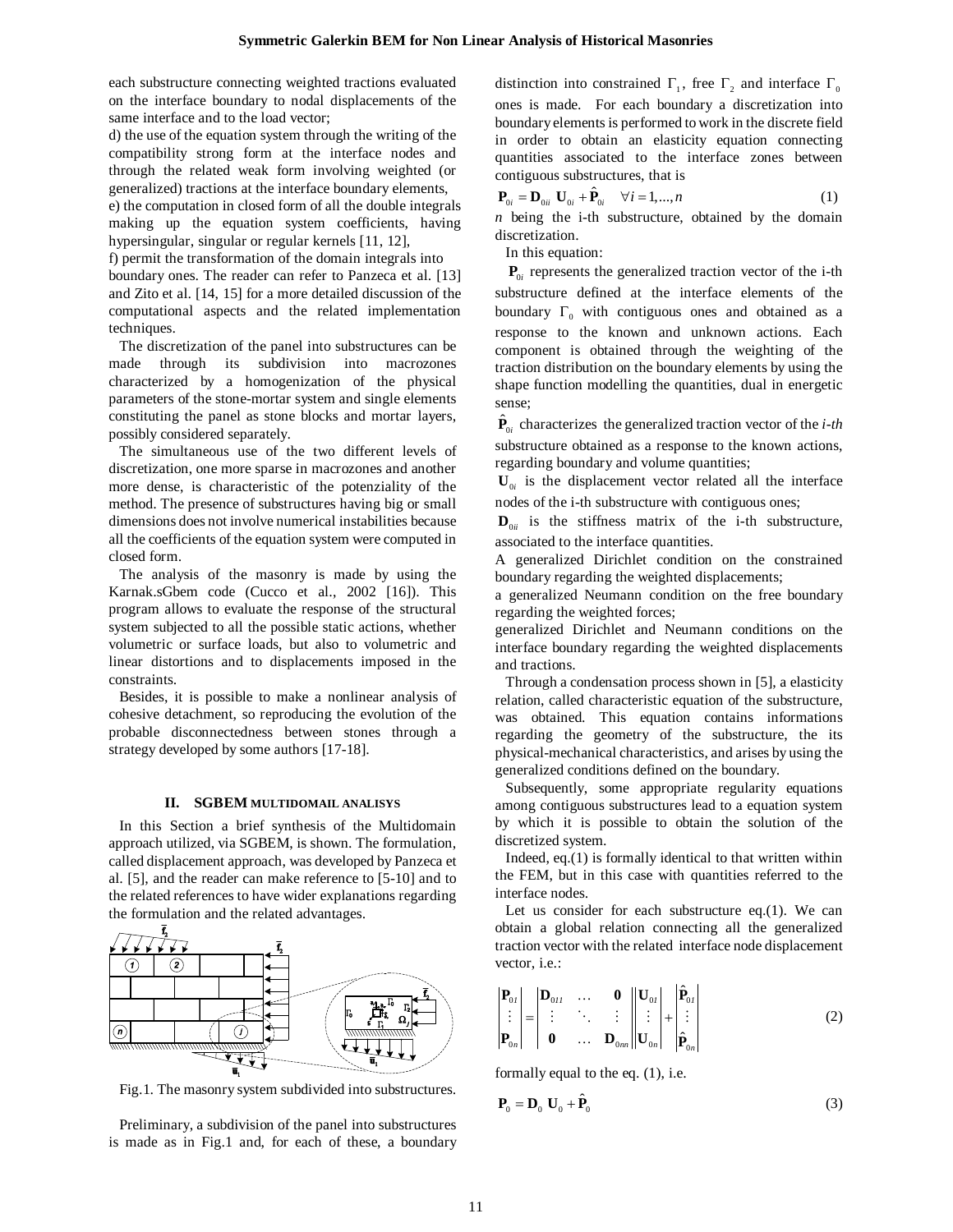Let us perform an identification (compatibility condition) among the displacement vector  $U_0$  collecting the displacements of each substructure and the displacement vector **ξ** of the assembled system.

$$
\mathbf{U}_0 = \mathbf{H}_0 \, \boldsymbol{\xi}_0 \tag{4}
$$

where **H** is the topological matrix

$$
\mathbf{H}_0 = \begin{vmatrix} \mathbf{H}_{0I} \\ \vdots \\ \mathbf{H}_{0n} \end{vmatrix}
$$
 (5)

Let us introduce the equilibrium condition among generalized tractions at the interface boundaries.

$$
\mathbf{H}_0^T \, \mathbf{P}_0 = \mathbf{0} \tag{6}
$$

One obtains:

$$
\mathbf{K}_0 \; \boldsymbol{\xi}_0 + \hat{\mathbf{f}}_0 = \mathbf{0} \tag{7}
$$

where the following positions are assumed:

$$
\mathbf{K}_0 = \mathbf{H}_0^T \mathbf{D}_0 \ \mathbf{H}_0 \quad and \quad \hat{\mathbf{f}}_0 = \mathbf{H}_0^T \hat{\mathbf{P}}_0 \tag{8a,b}
$$

 $\mathbf{K}_0$  and  $\hat{\mathbf{f}}_0$  being the stiffness matrix and the nodal force vector of the assembled system, involving interface elements among substructures, only.

The remaining nodal quantities, regarding the reactive forces of the constrained boundary, the displacements of the free boundary and the nodal mutual forces of the interface boundary among contiguous substructures are obtainable in the return back analysis.

# **III. CONTACT-DETACHMENT ITERATIVE PROBLEM AS LINEAR COMPLEMENTARITY PROBLEM (LCP)**

Let the homogeneous elastic two-dimensional solid bodies A and B both be subjected to imposed displacements  $\overline{\mathbf{u}}_1$  on  $\Gamma_1$ , to boundary forces  $\mathbf{f}_2$  on  $\Gamma_2$  and to body forces  $\overline{b}$  in  $\Omega$ . We suppose that friction does not occur between the two bodies and that simple contact or detachment is possible, only.

Let us introduce the coefficient  $c \geq 0$  characterizing the cohesion between the boundaries in contact  $\Gamma_0^A$  and  $\Gamma_0^B$ , in the zone of potential detachment, and the distance vector modulus  $|\mathbf{h}| \geq 0$  representing the distances between the corresponding points (reference gap) on the boundary nodes of  $\Gamma_2^A$  and  $\Gamma_2^B$ , in the zone of potential contact.

#### *A. Continuum approach*

Let us denote

- by  $\mathbf{t}_0^A = -\mathbf{t}_0^B$  the stress vector acting between the contact points on the contact boundaries  $\Gamma_0^A$  and  $\Gamma_0^B$  respectively,  $\mathbf{t}_{2}^{\mathcal{A}} = \mathbf{t}_{2}^{\mathcal{B}} = \mathbf{0}$  being verified on the free boundaries  $\Gamma_2^{\mathcal{A}}$  and  $\overline{\Gamma}_2^B$ , and

- by  $\mathbf{u}_2^A \neq \mathbf{u}_2^B$  the displacement vectors at the detached boundaries  $\Gamma_2^A$  and  $\Gamma_2^B$ ,  $\mathbf{u}_0^A = \mathbf{u}_0^B$  being equal quantities between the displacements of the contact points on the contact boundaries  $\Gamma_0^A$  and  $\Gamma_0^B$ .

The boundary conditions of the contact-detachment problem are the following:

$$
\mathbf{n}^A \left( \left( \mathbf{u}_2^A - \mathbf{u}_2^B \right) - \mathbf{h} \right) \le 0, \quad c = 0 \quad \text{gap condition}
$$
\n
$$
\mathbf{n}^A \mathbf{t}_0^A - c \le 0, \quad \mathbf{h} = \mathbf{0} \quad \text{contact condition}
$$
\n
$$
\left[ \mathbf{n}^A \left( \left( \mathbf{u}_2^A - \mathbf{u}_2^B \right) - \mathbf{h} \right) \right] \left[ \mathbf{n}^A \mathbf{t}_0^A - c \right] = 0 \quad \text{compl. condition}
$$

(9a-e)

valid at every point on the boundary subjected to the contact-detachment process, where  $\mathbf{n}^A$  is the transpose of the normal vector associated with the boundary  $\Gamma_0^A \cup \Gamma_2^A$  of the body A.

We describe the detachment process:

In the boundary zone marked by  $\Gamma_0$ , where the contact between the two bodies occurs ( $c > 0$ ,  $h = 0$ ), the following conditions must be verified:  $\mathbf{n}^A (\mathbf{u}_0^A - \mathbf{u}_0^B) = 0$  and  $\mathbf{n}^A \mathbf{t}_0^A \leq c$ . The detachment phenomenon is checked through the value assumed by the traction  $\mathbf{t}_0^A$ . In the case that the inequality (9c) is not satisfied, the point in contact is divided into two points belonging to the bodies *A* and *B* and, as a consequence, it causes the birth of different displacements on  $\Gamma_2^A$  and  $\Gamma_2^B$ .

We describe the contact process:

Vice versa, in the boundary zone marked by  $\Gamma_2$ , where contact between the two bodies ( $c = 0, |\mathbf{h}| > 0$ ) does not exist, the following conditions have to be verified:  $\mathbf{n}^A \left( \mathbf{u}_2^A - \mathbf{u}_2^B \right) \le \mathbf{n}^A \mathbf{h}$  and  $\mathbf{n}^A \mathbf{t}_0^A = 0$  . The contact phenomenon is checked through the values assumed by the displacements  $\mathbf{u}_2^A$  and  $\mathbf{u}_2^B$  of the boundaries  $\Gamma_2^A$  and  $\Gamma_2^B$ of both the bodies. In the case that the inequality (9a) is not satisfied, the corresponding points join together and, as a consequence, it cause the birth of the traction between the two bodies in contact.

## *B. Discrete approach*

Inside the topic of the SGBEM, to reach the analytical solution to this frictionless contact-detachment problem, an iterative Linear Complementarity Problem (LCP) can be employed once the elastic analysis has been performed by using Eq. $(7)$ .

Let us introduce a modelling of the displacements on the  $\Gamma_2^A$  and  $\Gamma_2^B$  boundary elements and of the tractions on the  $\Gamma_0^A$  and on the  $\Gamma_0^B$ , that are:

$$
\mathbf{u}_2^A = \mathbf{\Psi}_{\mathbf{u}} \mathbf{U}_2^A , \quad \mathbf{u}_2^B = \mathbf{\Psi}_{\mathbf{u}} \mathbf{U}_2^B ,
$$
  
\n
$$
\mathbf{t}_0^A = \mathbf{\Psi}_{\mathbf{f}} \mathbf{T}_0^A , \quad \mathbf{t}_0^B = \mathbf{\Psi}_{\mathbf{f}} \mathbf{T}_0^B
$$
\n(10a-d)

whose shape functions of the displacements and of the tractions are assumed equal for the bodies A and B, respectively.

 $\mathbf{U}_2^A$  and  $\mathbf{U}_2^B$  vectors collect the displacements of the nodes of the free boundary  $\Gamma_2^{\text{A}}$  and  $\Gamma_2^{\text{B}}$ , whereas  $\mathbf{T}_0^{\text{A}}$  and  $\mathbf{T}_0^{\text{B}}$ collect the tractions evaluated at the extremes of the boundary elements of the contact boundary  $\Gamma_0^A$  and  $\Gamma_0^B$ .

As a consequence of the boundary discretization into boundary elements, the symmetric approach foresees the weighting of all the terms present in the system (9). In particular, eq.(9a), which imposes a constraint on the displacements, has to be weighted using the shape functions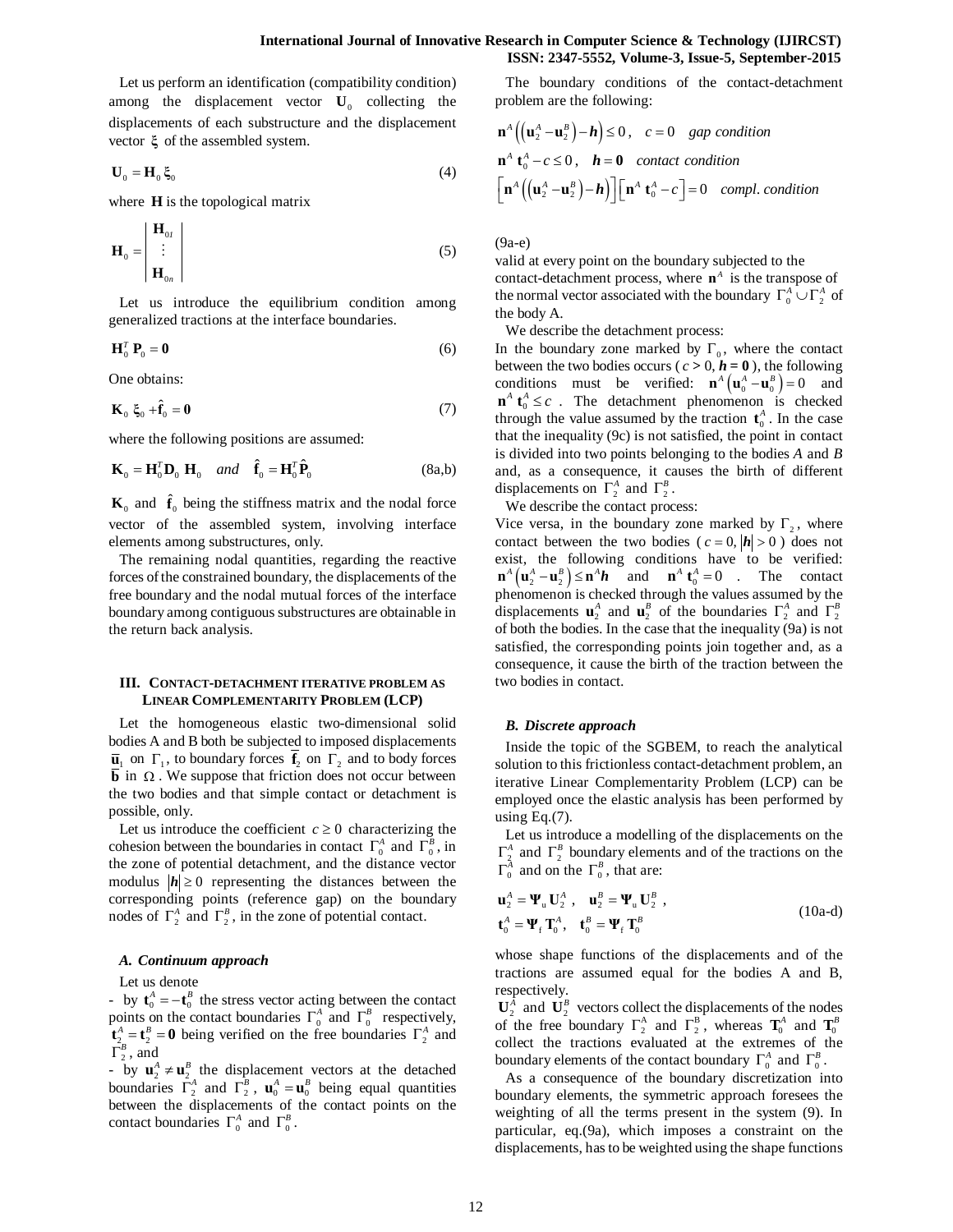modeling the tractions, whereas eq.(9b), which introduce a constraint on the tractions, has to be weighted using the shape functions of the displacements.

One has:

$$
\mathbf{N}_2^A \left( \left( \int_{\Gamma_2^A} \Psi_f \mathbf{u}_2^A \ d\Gamma_2^A - \int_{\Gamma_2^B} \Psi_f \mathbf{u}_2^B \ d\Gamma_2^B \right) - \int_{\Gamma_2^A} \Psi_f \mathbf{h} \ d\Gamma_2^A \right) \leq \mathbf{0} \ ,
$$
  

$$
\int_{\Gamma_0^A} \Psi_u c \ d\Gamma_0^A = \mathbf{0} \qquad \text{gap condition}
$$

(11a,b)

$$
\mathbf{N}_{0}^{A} \int_{\Gamma_{0}^{A}} \Psi_{u} \mathbf{t}_{0}^{A} d\Gamma_{0}^{A} - \int_{\Gamma_{0}^{A}} \Psi_{u} c \, d\Gamma_{0}^{A} \leq \mathbf{0},
$$
\n
$$
\int_{\Gamma_{2}^{A}} \Psi_{f} \mathbf{h} d\Gamma_{2}^{A} = \mathbf{0} \qquad \text{contact condition} \tag{11c,d}
$$

$$
\begin{bmatrix}\n\mathbf{N}_2^A \left( \left( \int_{\Gamma_2^A} \mathbf{\Psi}_f \mathbf{u}_2^A \ d\Gamma_2^A - \int_{\Gamma_2^B} \mathbf{\Psi}_f \mathbf{u}_2^B \ d\Gamma_2^B \right) - \int_{\Gamma_2^A} \mathbf{\Psi}_f \mathbf{h} \ d\Gamma_2^A \right)\n\end{bmatrix}
$$
\n
$$
\begin{bmatrix}\n\mathbf{N}_0^A \int_{\Gamma_0^A} \mathbf{\Psi}_u \mathbf{t}_0^A \ d\Gamma_0^A - \int_{\Gamma_0^A} c \ d\Gamma_0^A\n\end{bmatrix} = 0 \ \text{compl. condition}
$$

(11e)

where  $N_2^A = diag \left( \cdots \mathbf{n}_i^A \cdots \right)$  and  $N_0^A = diag \left( \cdots \mathbf{n}_j^A \cdots \right)$ with *i*, *j* defining the boundary elements on  $\Gamma_2^A$  and  $\Gamma_0^A$ , respectively, involved in the contact-detachment process.

In compact form the previous system (11a-e) can be written in the following way:

$$
\mathbf{N}_2^A \left( \left( \mathbf{W}_2^A - \mathbf{W}_2^B \right) - \mathbf{H} \right) \leq \mathbf{0}, \quad \mathbf{C} = \mathbf{0} \qquad \text{gap condition}
$$
\n
$$
\mathbf{N}_0^A \mathbf{P}_0^A - \mathbf{C} \leq \mathbf{0}, \quad \mathbf{H} = \mathbf{0} \qquad \text{contact condition}
$$
\n
$$
\left[ \mathbf{N}_2^A \left( \left( \mathbf{W}_2^A - \mathbf{W}_2^B \right) - \mathbf{H} \right) \right] \left[ \mathbf{N}_0^A \mathbf{P}_0^A - \mathbf{C} \right] = 0 \text{ compl. condition}
$$

(12a-e)

where the following positions have been introduced:

$$
\mathbf{W}_2^A = \int_{\Gamma_2^A} \Psi_f \mathbf{u}_2^A \ d\Gamma_2^A
$$

$$
\mathbf{W}_2^B = \int_{\Gamma_2^B} \Psi_f \mathbf{u}_2^B \ d\Gamma_2^B
$$

$$
\mathbf{P}_0^A = \int_{\Gamma_0^A} \Psi_u \mathbf{t}_0^A \ d\Gamma_0^A
$$

$$
(13a-c)
$$

and where the vector **H** collects all the nodal gaps between the corresponding nodes of the boundaries  $\Gamma_2^A$  and  $\Gamma_2^B$ , in the zone of potential contact, whereas the vector **C** collects the cohesion between the nodes which are in contact, in the zone of potential detachment  $\Gamma_0$ , defined as follows:

$$
\mathbf{H} = \int_{\Gamma_2^A} \Psi_f \mathbf{h} \, d\Gamma_2^A, \qquad \mathbf{C} = \int_{\Gamma_0^A} \Psi_u c \, d\Gamma_0^A \tag{13d,e}
$$

The displacements  $\mathbf{u}_2^A$  and  $\mathbf{u}_2^B$ , and so also the traction  $\mathbf{t}_0^A$ , present in the previous LCP system (10a-c), are obtained by using the Somigliana Identities as follows

$$
\mathbf{u}_{2}^{A} = \int_{\Gamma_{1}^{A}} \mathbf{G}_{uu} \Psi_{f} \mathbf{F}_{1}^{A} + \iint_{\Gamma_{2}^{A}} \mathbf{G}_{u} \Psi_{u} (-\mathbf{U}_{2}^{A}) + \frac{1}{2} \Psi_{u} (-\mathbf{U}_{2}^{A}) + \n\int_{\Gamma_{0}^{A}} \mathbf{G}_{uu} \Psi_{f} \mathbf{T}_{0}^{A} + \int_{\Gamma_{0}^{A}} \mathbf{G}_{u} \Psi_{u} (-\mathbf{U}_{0}^{A}) + \hat{\mathbf{u}}_{2}^{A}
$$

$$
(14a)
$$

$$
\mathbf{u}_2^B = \int_{\Gamma_1^B} \mathbf{G}_{uu} \boldsymbol{\psi}_f \mathbf{F}_1^B + \left[ \int_{\Gamma_2^B} \mathbf{G}_{uu} \boldsymbol{\psi}_u \left( -\mathbf{U}_2^B \right) + \frac{1}{2} \boldsymbol{\psi}_u \left( -\mathbf{U}_2^B \right) + \right] \n\int_{\Gamma_0^B} \mathbf{G}_{uu} \boldsymbol{\psi}_f \mathbf{T}_0^B + \int_{\Gamma_0^B} \mathbf{G}_{uu} \boldsymbol{\psi}_u \left( -\mathbf{U}_0^B \right) + \hat{\mathbf{u}}_2^B
$$

(14b)

$$
\mathbf{t}_{0}^{A} = \int_{\Gamma_{1}^{A}} \mathbf{G}_{u} \psi_{f} \mathbf{F}_{1}^{A} + \int_{\Gamma_{2}^{A}} \mathbf{G}_{u} \psi_{u} (-\mathbf{U}_{2}^{A}) + \iint_{\Gamma_{0}^{A}} \mathbf{G}_{u} \psi_{f} \mathbf{T}_{0}^{A} - \frac{1}{2} \psi_{f} \mathbf{T}_{0}^{A} + \int_{\Gamma_{0}^{A}} \mathbf{G}_{u} \psi_{u} (-\mathbf{U}_{0}^{A}) + \hat{\mathbf{t}}_{0}^{A}
$$

(14c)

where, in addition to the previous definition,  $\mathbf{F}_1^A$  and  $\mathbf{F}_1^B$ vectors are the nodal reaction vectors of the constrained boundaries  $\Gamma_1^A$  and  $\Gamma_1^B$  and  $\hat{\mathbf{u}}_2^A$ ,  $\hat{\mathbf{u}}_2^B$ ,  $\hat{\mathbf{t}}_0^A$  vectors are the response to the known actions, as body forces and volumetric distortions in  $\Omega$  domain, imposed displacements on the constrained boundary.

#### **IV. EXAMPLES**

To show the effectiveness of the analysis method via SGBEM, two examples of masonry structures, both subjected to body actions and to horizontal or vertical distribution of forces, are shown, through a loading process and analyzing the effects produced.

## *A. Masonry panel*

Let be consider a masonry panel made by stone blocks (see Fig.2), placed by a thin layer of setting mortar and surmounted by a stringcourse in concrete. The panel is subjected to the body forces and to two distributed loads, both acting along the stringcourse, vertical constant  $q_y = 10000$ *daN / m* and horizontal variable force  $q_x$ .

The cohesion among stone blocks and the mortar is assumed  $c = 0.4 MPa$ , whereas a boundary discretization of all the substructures (blocks and stringcourse) is made with step of  $d = 10 cm$ .



Fig.2. The masonry panel subdivided into substructures.

The hypotheses on whose the non linear analysis was performed are:

- presence of infinite friction,

- absence of fracture which could to start in some blocks otherwise to the detachment among blocks,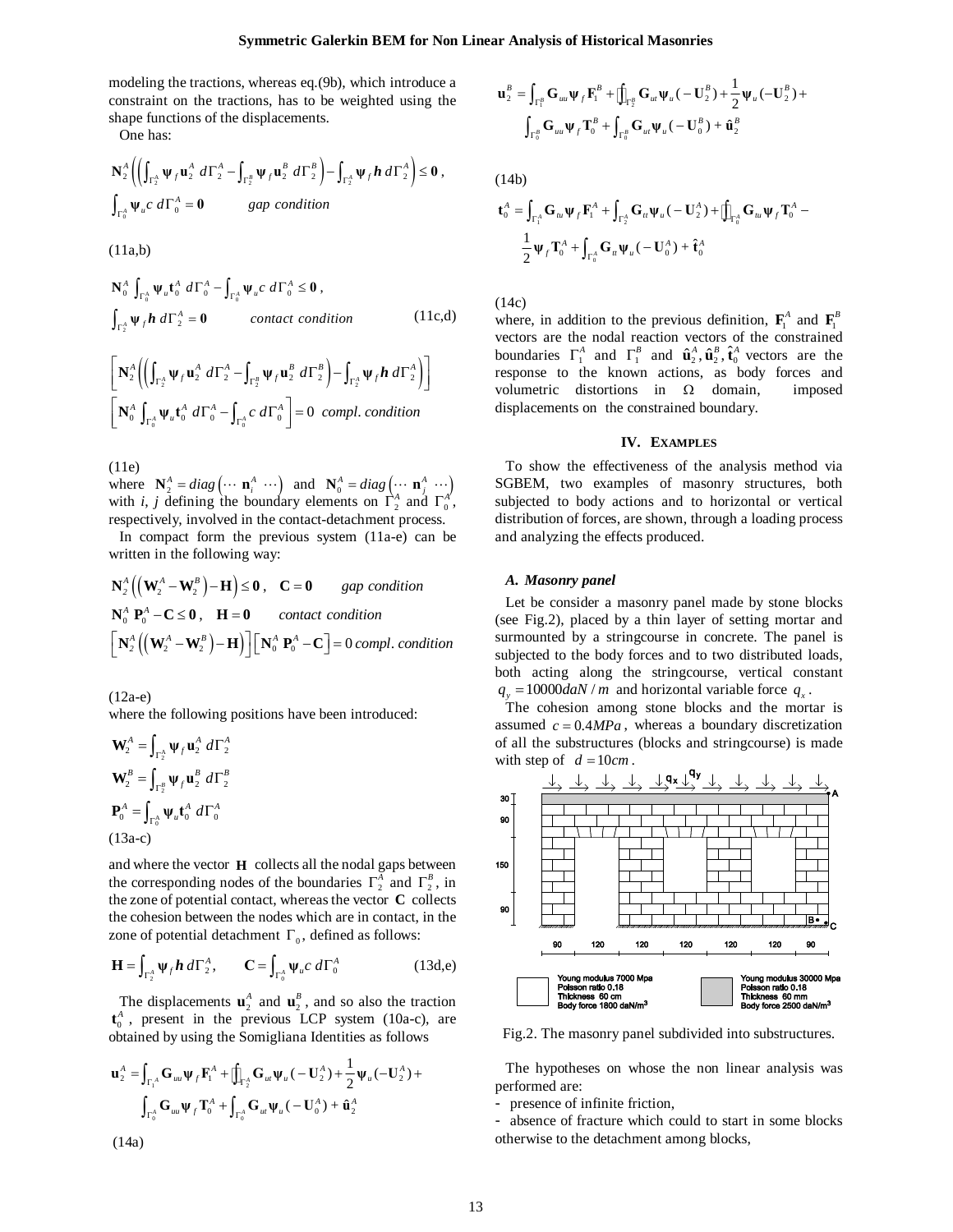- absence of the plastic phenomenon, located in some blocks or diffuse,

- the panel is perfectly constrained at the soil.

The recursive analysis has been made by supposing that, during the load process, the resulting horizontal force  $Q_x = q_x l$  assumes a unitary increment (1 *Ton*), where *l* is the length of the panel.

In Fig.3 the detachments are shown through marked lines, happened when the horizontal resultant load takes on the values  $Q_x = 10, 20, 30, 40, 50, 56$  Tons, whereas in Fig.4 the original and final shape configurations are shown.

In Fig.5 the function  $Q_x = f(u_x)$ , which relates the horizontal load with the horizontal displacement of the point A, is shown.

When the force takes on the value near to  $Q_x = 56$  Tons, the curve shows a almost constant course, so characterizing the beginning of the collapse phenomenon. In effect, if one proceeds by the analysis with load increment, the curve begins again to increase with a weak slope, so showing the hardening phenomenon, and it happens because of the hypotheses introduced.



Fig.3. The detachment phenomenon in the different load conditions.



Fig.4. The masonry panel in the original and final shape configurations.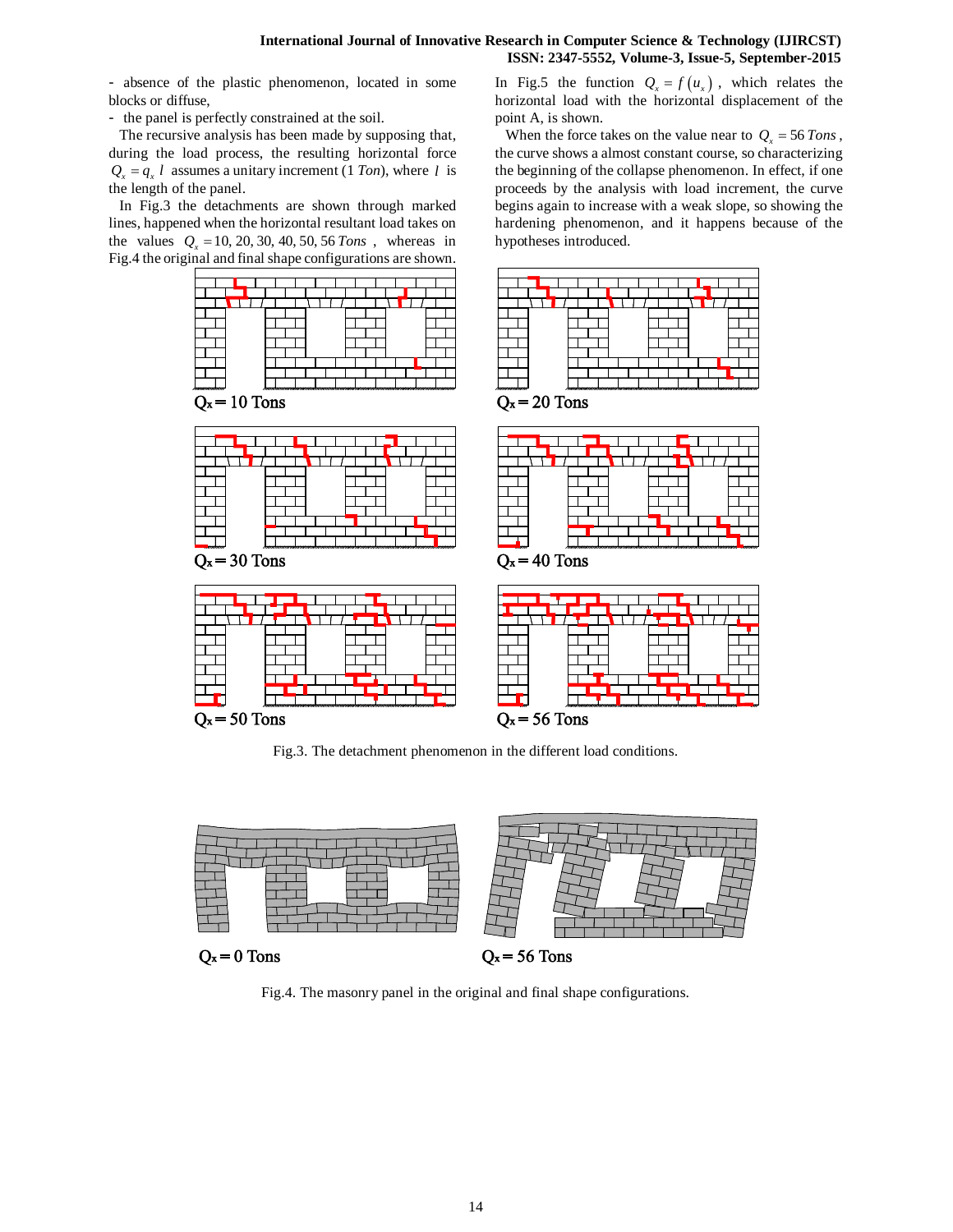

Fig.5. The load - displacement curve.

# *B. Circular vault*

In this second example we consider a depressed vault with abutments made by two little vaults, both in ashlars of stones. The geometrical and physical characteristics are shown in Fig.6. Among all stones the presence of mortar joints was simulated through the introduction of an interface subjected to damage with value of cohesion  $c = 0.4$  Mpa.

The aim of this application is to show how with the use of this formulation it is possible to understand the geometrically non-linear phenomena and also to show how allows to quantify the intervention proposal for improvement thanks to the use of the formulation extremely advantageous as the SGBEM for the reasons that have already been discussed above.

For this application we have implemented two different strategies, the first is the update of the geometry, the second one keeps the geometry unchanged. The update of the geometry is a strategy that consists in modifying, through an incremental process, the kinematics of the structural system. This is simplified by the absence of distinction between elastic and inelastic quantities, then in a step by step process the displacement of any point of the structure becomes a change of geometry. The example given provides for the vault initially subjected to mass forces alone (constant in time) and to a variable load acting on the extrados of the ceiling that from  $q = 0$  reaches the final value  $q = 800$  da / m. The presence of these actions leads to the birth of a crack pattern that will be discussed in detail. Subsequently, a metal chain, subject to a thermal load that from a null value reaches a final value  $-\Delta T = 15^{\circ}C$ , is introduced.

The presence of the negative thermal action is introduced to simulate the process of incremental stress of the metal rod through metal heads and threaded bolts. The incremental process relates in a first phase the increase of the load q. In this phase, the presence of the variable load and the mass forces (constant) lead to the arise of a crack pattern that is shown in Fig.8a. In it the evolution of the process, obtained through the updating of the geometry and in the absence of update, is compared.

In a next step we introduce the metal rod and increase the thermal load  $-\Delta T$  in order to restore the physical continuity among stones by closing the cracks caused by gravity loads. This effect is clearly shown in Fig.7b. In it the improvement effect caused by the introduction of the tie rod subjected to a negative temperature change, that converts the distorting effect, is shown.

The analysis of Fig.7 requires further comments to highlight both the peculiarities of the proposed method and the differences of the analyses (updating and not updating of the geometry) during the load increment q. The two approaches show approximately the same crack pattern and the gaps are concentrated at the key and support areas and also at the pier supports. In particular, the arch is more pliable when analyzing the system without updating the geometry, stiffer if we analyze the system with updated of the geometry.

The two approaches show a substantial difference in the initial phase of introduction of the tie rod, that is when  $-\Delta T = 0$ . Indeed, in the simulation obtained by updating of the geometry the introduction of the tie rod does not alter the system and the crack pattern is identical if compared to that obtained in the condition  $q = 800$  daN / m; vice versa in the approach without updating of the geometry the only presence of the tie rod, in absence of thermal load, causes a significant improvement characterized by an instantaneous closing nearly of all areas of detachment. The occurrence of this phenomenon goes away from the reality because only the presence of a pre-stress in the tie rod can produce benefits to the system.

It is noted that when the final value of the thermal load  $-\Delta T = 15^{\circ}\text{C}$  is reached, the two approaches give results appreciably similar in terms of the presence of detachments.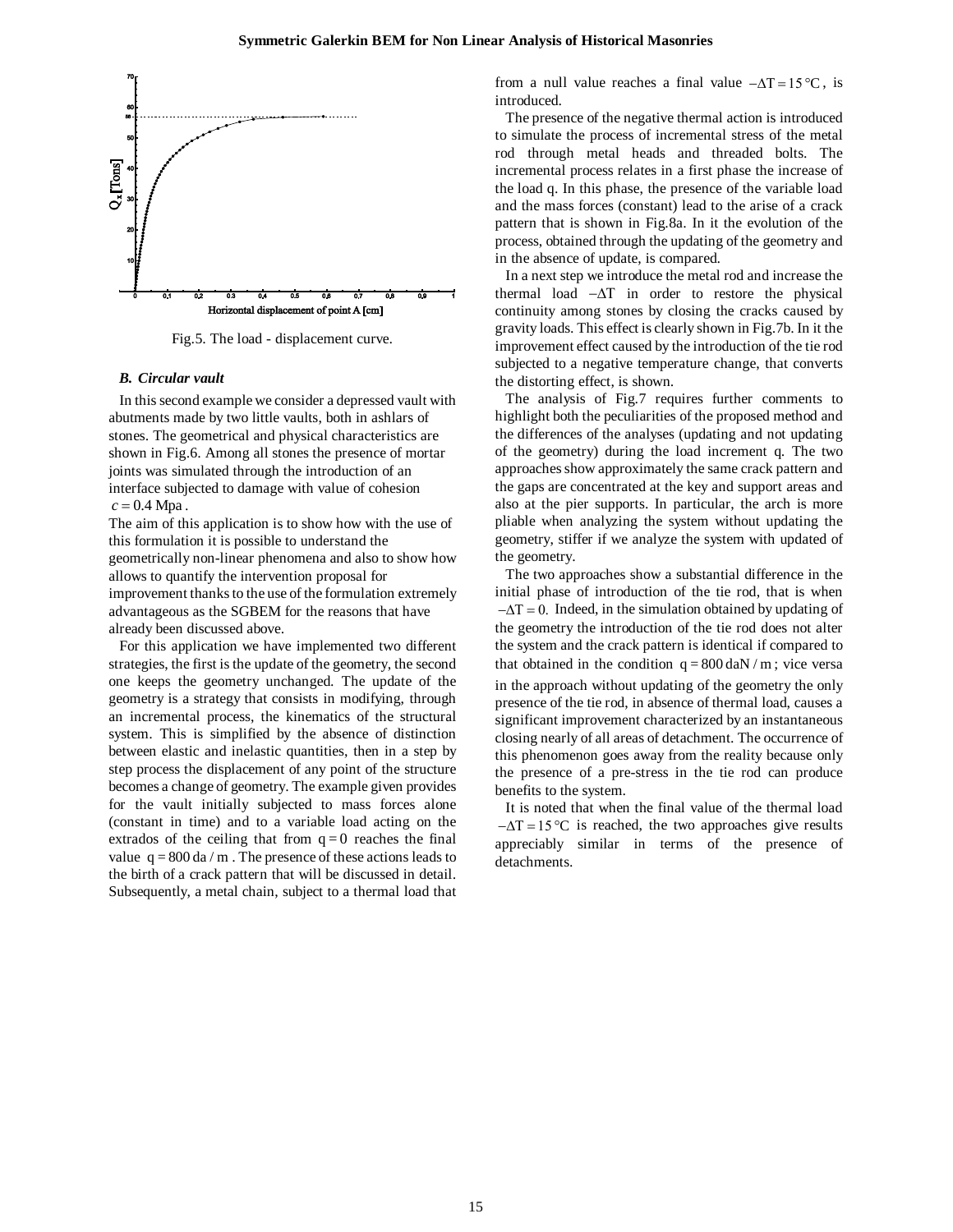**International Journal of Innovative Research in Computer Science & Technology (IJIRCST) ISSN: 2347-5552, Volume-3, Issue-5, September-2015**



Fig.6. The vault subdivided into substructures.



Fig.7. The detachment phenomenon in the different load conditions: a) distributed load q, b) thermal load  $-\Delta T$ .